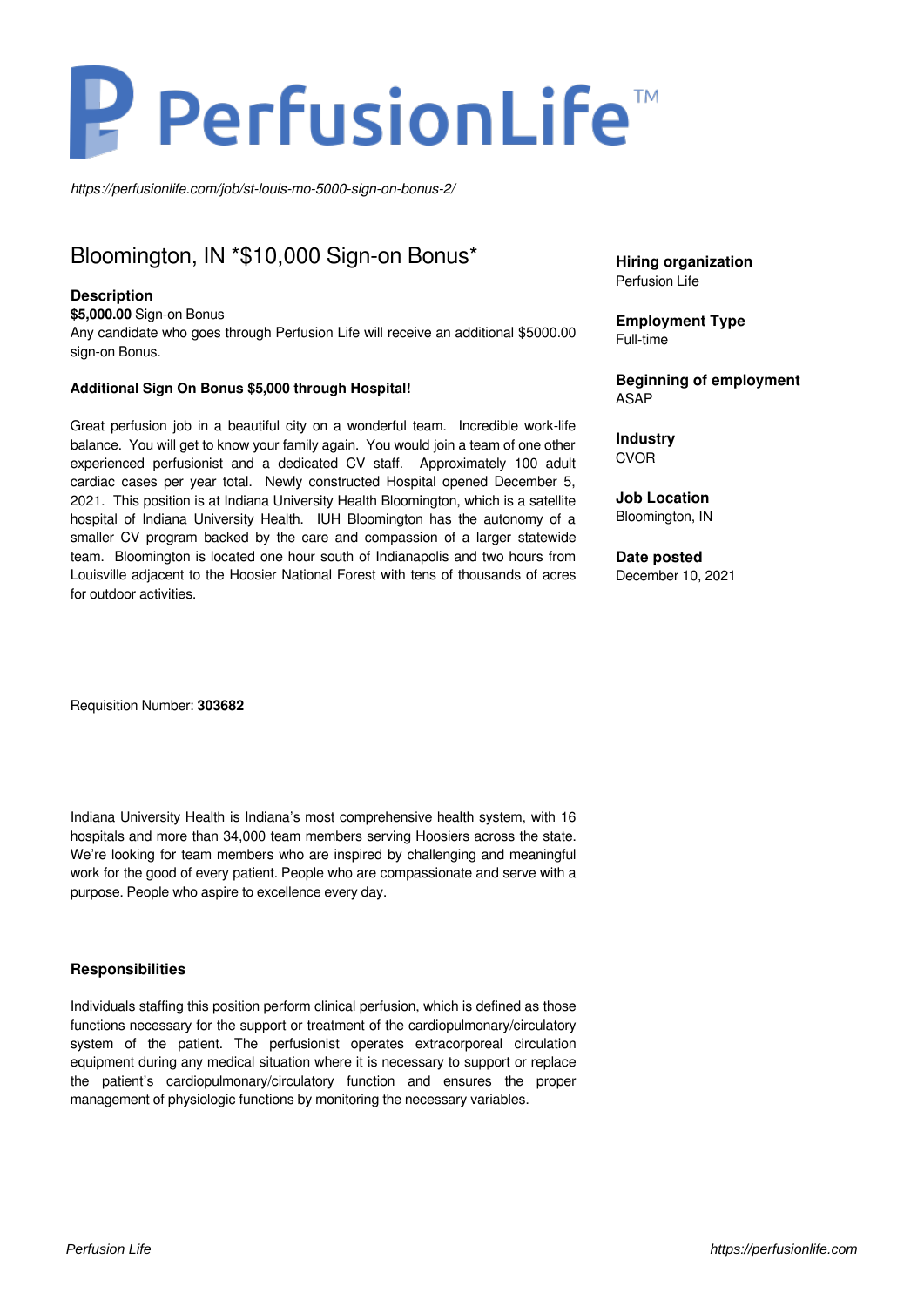Apply teamwork. Apply experience. Apply skill. Apply yourself. And together we can change everything.

#### **Qualifications**

New graduates encouraged to apply.

Requires perfusion experience in applying knowledge of biology, chemistry and physiology in a hospital operating room setting.

Requires open heart surgery and surgical perfusion procedure experience.

Requires the ability to detect meaningful changes in the patient's condition and use appropriate judgment in determining what changes should be brought to the attention of the surgeon or anesthesiologist.

Requires the ability to make immediate decisions and to respond quickly with appropriate actions during surgery based upon equipment readings and analysis of data.

Requires the ability to operate, troubleshoot, and maintain a wide variety of cardiovascular perfusion, life support, and blood salvage equipment, instrumentation and supplies.

Applicants to this position with training completed after April 15, 1981 are required to maintain cardiovascular perfusion certification (or to be eligible for the perfusion certification examination process).

Requires Basic Life Support certification through the AHA. Other advanced life support certifications may be required per unit/department specialty according to patient care policies.

Applicants who have completed perfusion training after April 15, 1981 are required to have completed satisfactorily their clinical and didactic coursework from an accredited perfusion training program.

#### **Job Benefits**

•Competitive starting salary & **Call Pay**

•Full benefit package (health, life, dental, vision, malpractice, etc.)

•CME allowance

•Matched 401K plan